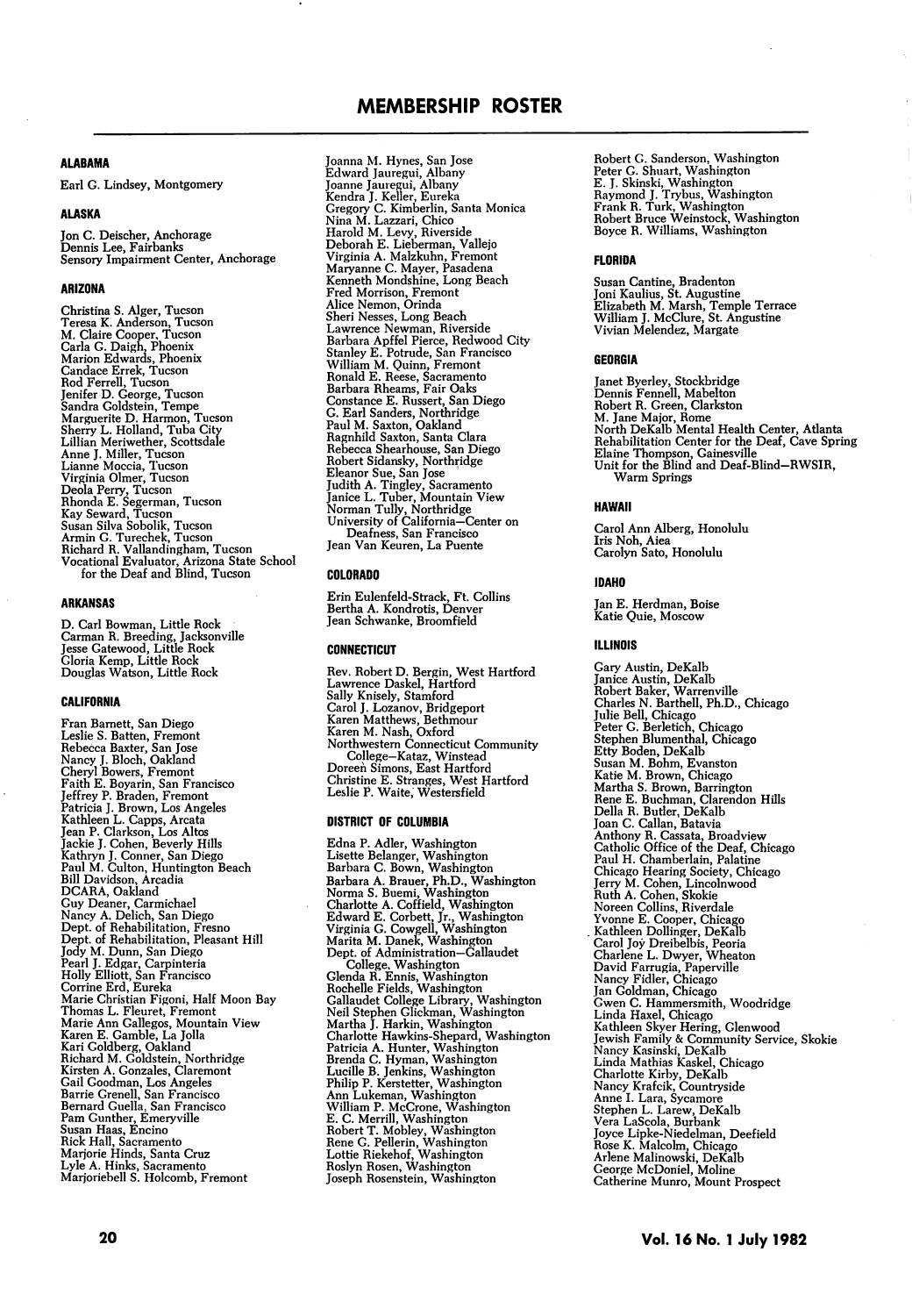Michael Murphy, Moline<br>Lois Naegele, Carbondale<br>Frederick, J. Newberry, DeKalb<br>Sheila O'Leary, Aurora<br>Sue E. Ouellette, DeKalb<br>Shari Pergricht, Chicago<br>Shari Pergricht, Chicago<br>Ashri Rada, Pat Forest<br>Patricia Schere, Clenv

# INDIANA

Larry Brice, Evansville<br>Carol L. Christopher, Indianapolis<br>Amy Cornwell, Bloomington<br>Cindy, J. Decker, Indianapolis<br>Earl Elkins, Speedway<br>Patricia M. Goodine, Huntington<br>Robert L. Hurt, Evansville<br>Candace Jaggard, Indianap

# IOWA

Y

Rebecca Ashcraft, Des Moines Deaf Services Section, Des Moines James H. Hanson, Des Moines Raymond C. Olson, Honey Creek Janice Thompson, Iowa City

# KANSAS

Edward Franklin, Overland Park Kansas Vocational Rehabilitation Center, Salina Kenneth L. Morganfield, Merriam Dorotby Ruge, Wichita

#### **KENTUCKY**

Marsha Alexander, Louisville<br>Faye W. Best, Danville<br>Shannon M. Crandall, Danville<br>Sarah McGinnis, Ft. Mitchell<br>Ric O'Connell, Lancaster<br>Janet S. Parsons, Somerset<br>Janice Parsons, Lexington<br>William B. Rogers, Paris<br>Teresa M

# LOUISIANA

Linda V. Annala, Baton Rouge<br>Catholic Deaf Center, New Orleans<br>Federal Interpreter Training Grant—Delgado College, New Orleans<br>Christy Fontenot, Lafayette<br>Carol Kelley, Metairie<br>Carol Kelley, Metairie<br>Heidi Larson, New Orl

# MAINE

Catherine L. Abernathy, North Windham Norman R. Perrin, Augusta Rev. Philip M. Tracy, Biddeford

Judith S. Anderson, Silver Spring<br>Roger Beach, New Carrollton<br>Boris Beach, New Carrollton<br>Brand A. Canter, Loumbia<br>Sharon H. Carter, Laurel<br>Sharon H. Carter, Laurel<br>Barbara L. Cohen, College Park<br>Sharyl Cooper, Ellicotte G

#### MASSACHUSETTS

Cheryl Anton, Brookline<br>Ellen Berger, N. Quincy<br>Ellen Berger, N. Quincy<br>Prances A. Burstein, Brookline<br>D.E.A.F., Inc. Allston<br>D.E.A.F., Inc. Allston<br>Susan Dulgov, Boston<br>Margaret B. Goldberg, Natick<br>William J. Hershkowitz,

Paul Rothfeld, Pocasset Anthony T. Ruscio, Medford James F. Scorzelli, Boston Hedy H. Schechman, N. Quincy Helen Tenney Smith, Boston Jean Brennan Woods, Haverhill

### MICHIGAN

R. L. Arthur, Flint<br>Francine M. Brown, Swartz Creek<br>Francine M. Brown, Swartz Creek<br>Richard S. Carlson, Lansing<br>Steven K. Chough, Northville<br>Harry Doren, Oak Park<br>Marguerite L. Fordyce, Flint<br>Sharon D. Frederick-Sutter, De Alan R. Parmes, Grand Blanc<br>Robert H. Robertson, Lansing<br>David Sanderson, Burton<br>Rowsli E. Scabbo, East Lansing<br>Cynthia Shomber, Royal Oak<br>Bert S. Sperstad, Dearborn<br>David L. Thomas, Lansing<br>Laurel Torgoff, Flint<br>David L.

### MINNESOTA

Paul Bridges, Kichrield<br>Rev. Lawrence T. Bunde, Minneapolis<br>Linda J. Eckhart, St. Cloud<br>Mary Lou Gorski, Coon Rapids<br>Bonita Hammel, Mankato<br>Robert I. Harris, Fridley<br>Rev. Mark J. Handrickson, Minneapolis<br>Rev. Mark J. Handr

# MISSISSIPPI

Sister Dolores Coleman, Gulfport

## MISSOURI

Sister Lee Connolly, St. Louis<br>
Arpad deKallos, St. Louis<br>
Rev. Edgar D. Lawrence, Willard<br>
William B. Sheldon, St. Louis<br>
Joyce Warmath, Gladstone<br>
Dottie Wilcox, Clayton<br>
Rev. Donald W. Zuhn, St. Louis

# NEBRASKA

Jaime D. Galloway, Lincoln

# NEVADA

Robert S. Elkins, Reno Dayrl Ann Teegarden, Las Vegas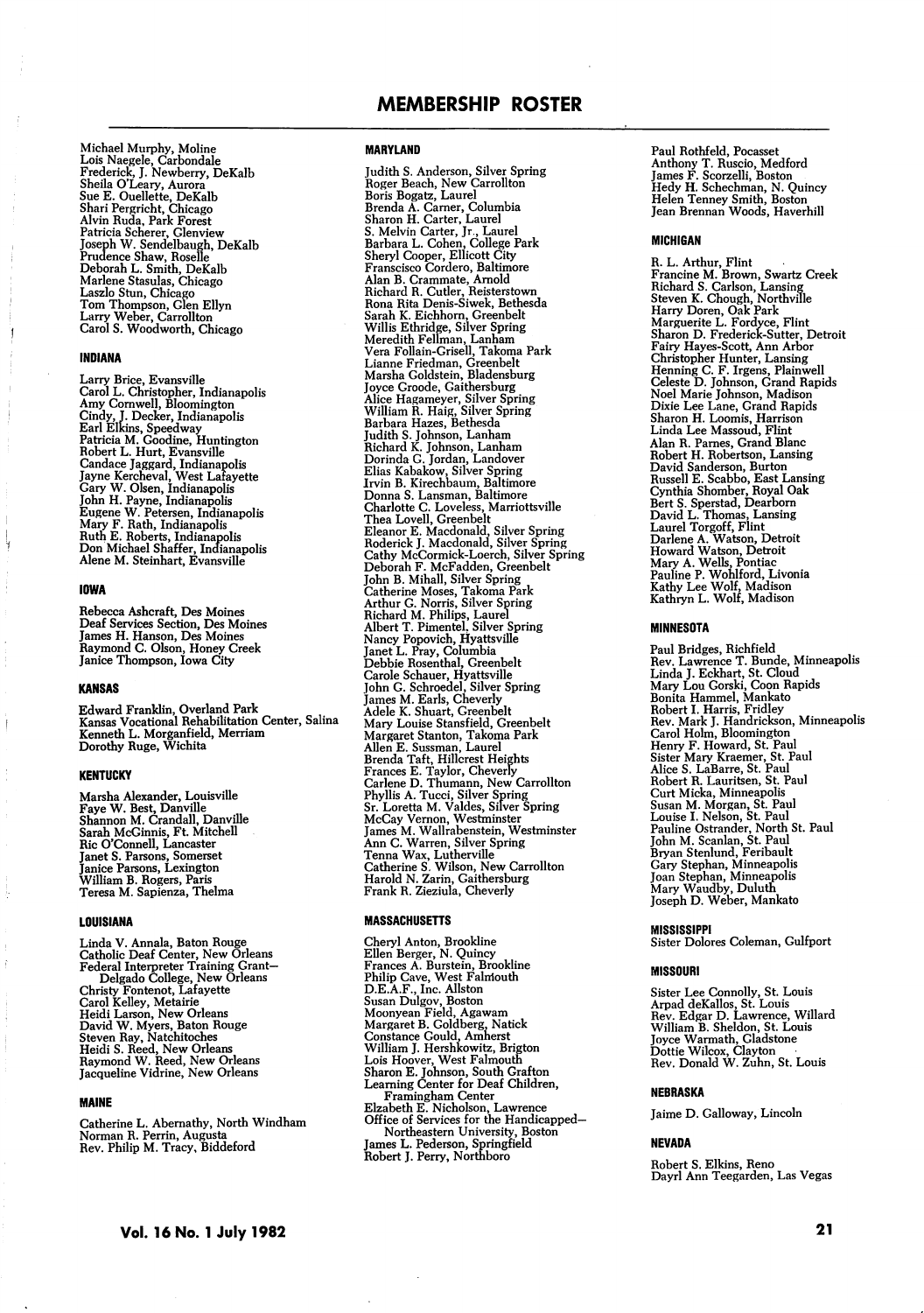# NEW HAMPSHIRE

Sharon A. Kraft-Lund, Concord

# NEW JERSEY

Ellen J. Ball, Annandale<br>Michael Brown, Elizabeth<br>Carol A. Ciano, Teaneck<br>Douglas L. Cohen, Maple Shade<br>Jeffrey Dickert, Somerset<br>Mary Ann Klein, Upper Saddle River<br>Mary Ann Klein, Upper Saddle River<br>Aurelia Long, Paterson

### NEW MEXICO

Christ Fuller, Albequerque

#### NEW YORK

Syed Abdullah, M.D., Orangeburg Vicki Baum, New York Ellen A. Bernstein, Rochester, Florence Bielemeier, Queens Village Jane Bolduc, Rochester<br>Susan Borrouso, Staten Island<br>Susan Borrouso, Staten Island<br>Anita M. Braaf, Mineola<br>Dennis P. Brady, Brooklyn<br>William E. Castle, Rochester<br>William Clark, Albany<br>William Clark, Albany island<br>Barbara C Catherine Saresky, Fairport Jerome D. Schein, New York Kathy Schroedl, Rochester Burton Schwartz, E. Setauket Dorothea E. Schweitzer, West Henrietta Theodore Siedlecki, New York Susan Sien, Piusing<br>Solange Skyer, Rochester<br>Maxine Smith, Poughkeepsie<br>Rev. Russell D. Smith, East Greenbush<br>Elizabeth A. Stone, New York<br>Carlton Strail, Syracuse<br>Laury S. Taub, Bayside<br>Laura Thomas, Sands Point<br>Deborah J

# NORTH CAROLINA

Judi A. DeGroot, Morganton<br>Leonard M. Ernest, Greenville<br>Wayne Giese, Morganton<br>Cheryl Grabow, Goldsboro<br>Greg Harrison, Belmont<br>Peggy B. Harrison, Belmont<br>Peggy B. Harrison, Belmont<br>Clenn T. Lloyd, Morganton<br>Margaret A. Ma

### NORTH DAKOTA

Joan E. Exner, Fargo George A. Saiki, Bismarck

### OHIO

Jill Ann Arconti, North Canton<br>Dolores Baer, New Philadelpia<br>Cecil Bennett, Cincinnati<br>Cecil Bennett, Cincinnati<br>Paula Bennett-Powell, Ph.D., Cincinnati<br>Cecil Piets Bradley, Cincinnati<br>John Black, Columbus<br>Dr. Alex Boros,

### OKLAHOMA

Carlotta Lockmiller, Ada

# OREGON

William H. Brelje, Portland<br>Linda M. Collins, Eugene<br>Robert S. DeWalt, Portland<br>Max Gallimore, Dallas<br>Jerome Gillis, Medford<br>Laurie Goodman, Monmouth<br>L. Ronald Jacobs, Monmouth<br>D. R. Rochsteller, West Linn<br>Carrett R. Long, E. James Sargent, Gold Hills Richard E. Walker, Monmouth Carolynn J. Whitcher, Monmouth Jane E. Wood, Monmouth

ł

# PENNSYLVANIA

Terry R. Arnold, Camp Hill<br>Terry R. Arnold, Camp Hill<br>Dorothy Bambach, Scranton<br>Albert Bussone, Philadelphia<br>David R. Camey, Creighton<br>Mariaret V. Danowski, Reading<br>Brabara J. Graham, Scranton<br>Jerome F. Knast, Philadelphia

### RHODE ISLAND

George H. Bond, Manville Suzane S. Borstein, Edgewood Elizabeth D. Spellman, Cranston

#### SOUTH CAROLINA

Diane Elliott, Greenville Barbara S. Garrison, Spartanburg Larry M. Harrelson, Columbia

### SOUTH DAKOTA

Susan K. Olsen, Sioux Falls Eugene Tjarks, Sioux Falls

# TENNESSEE

Linda Champion, Memphis<br>Jessie Forrest, Memphis<br>Michael G. LaPensee, Memphis<br>Melvin A. Levy, Knoxville<br>Cordelia B. Pointer, Knoxville<br>Martha C. Poppelbuam, Nashville<br>Norma Tedder, Knoxville<br>Norma Tedder, Knoxville<br>Doug Tyl

#### TEXAS

Patricia A. Alford-Morris, Houston<br>Kenneth Z. Altshuler, M.D., Dallas<br>J.J. Duffer Childrey, Dallas<br>J.J. C. Cooper, San Antonio<br>J. C. Cooper, San Antonio<br>Elizabeth Criswell, Dallas<br>Jack English, Dallas Rebecca Fetterman, Austin